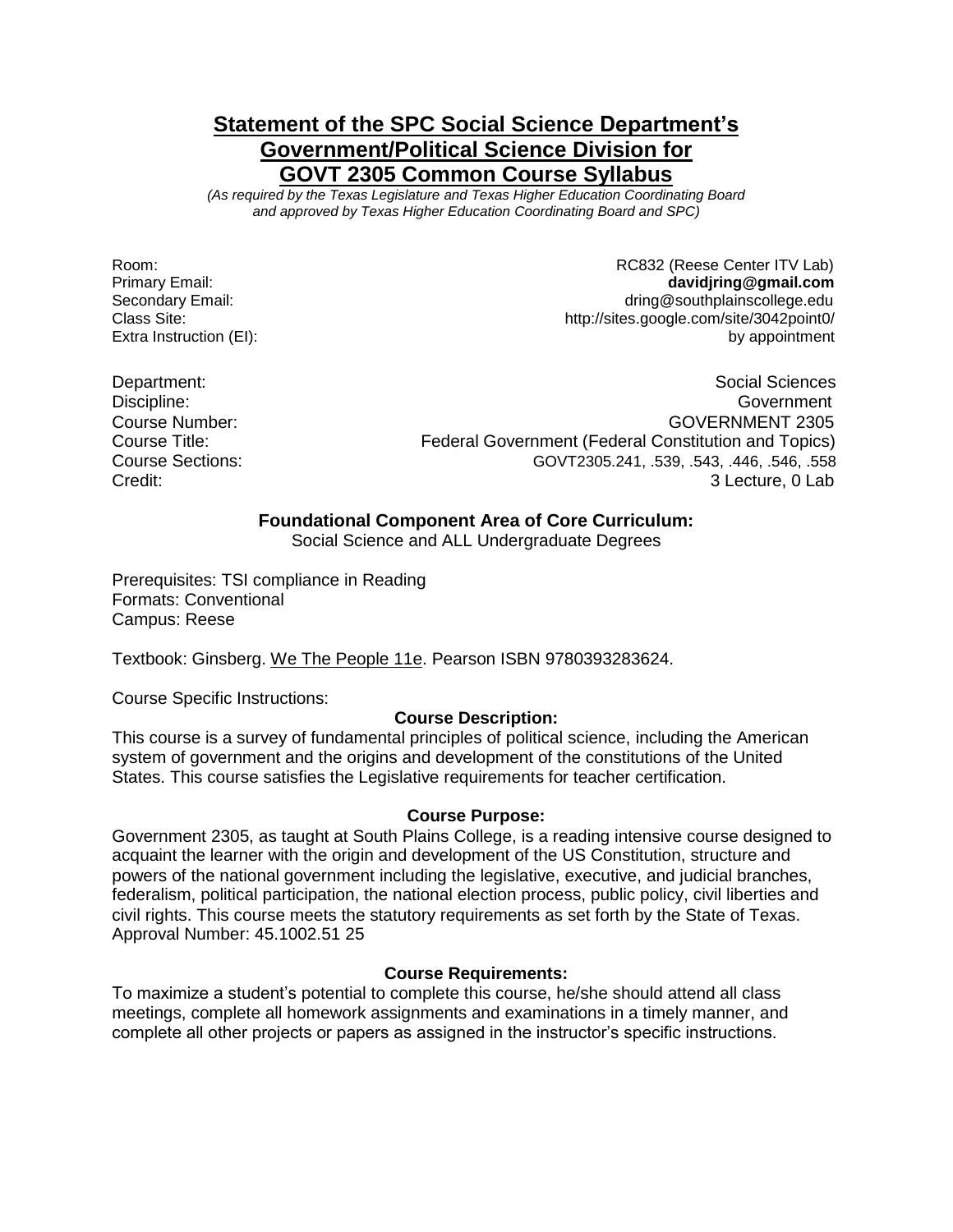### **Course Evaluation:**

At the end of the semester, students will complete an online course evaluation via SPC **Blackboard** 

### **Attendance Policy:**

Whenever absences become excessive and in the instructor's opinion, minimum course objectives cannot be met due to absences, the student will be withdrawn from the course. Each instructor will have additional information about attendance on his/her course information sheet.

## **Student Learning Outcomes (SLO):**

- *1. Recognize the differences between the New Jersey and Virginia Plans*
- *2. Identify the major components of Articles I, II, and III of the US Constitution*
- *3. Explain the major components of the Bill of Rights*
- *4. Define federalism and its constitutional basis between the national and state governments*
- *5. List differences between the US House of Representatives and the Senate*
- *6. Describe the powers of the president as established in the Constitution*
- *7. List the weaknesses of the Texas Constitution*
- *8. Identify the formal structure and organization of the Texas House and Senate*

### **Fundamental Component Areas (FCA):**

Students will be expected to perform satisfactorily in four FCA.

**Critical Thinking Skills** – to include creative thinking, innovation, inquiry, and analysis, evaluation and synthesis of information by:

- Generating and communicating ideas by combining, changing, or reapplying existing information,
- Gathering and assessing information relevant to a question,
- Analyzing, evaluating, and synthesizing information.

**Communication** – to include effective development, interpretation and expression of ideas through written, oral or visual communication by:

- Developing, interpreting, and expressing ideas through written, oral, or visual communication.
- Social Responsibility Skills to include intercultural competence, knowledge of civic responsibility, and the ability to engage effectively I regional, national, and global communities by:
- Demonstrating intercultural competence,
- Identifying civic responsibility,
- Engaging in regional, national, and global communities.

**Personal Responsibility** – to include the ability to connect choices, action, and consequences to ethical decision-making by:

- Reading, understanding and affirming agreement and acceptance of principles, guidelines and requirements set forth in the "Statement of Personal Responsibility of Students" (Attached)
- Evaluating choices and actions and relating consequences to personal decision-making
- Accepting personal responsibility for decisions and actions taken or not taken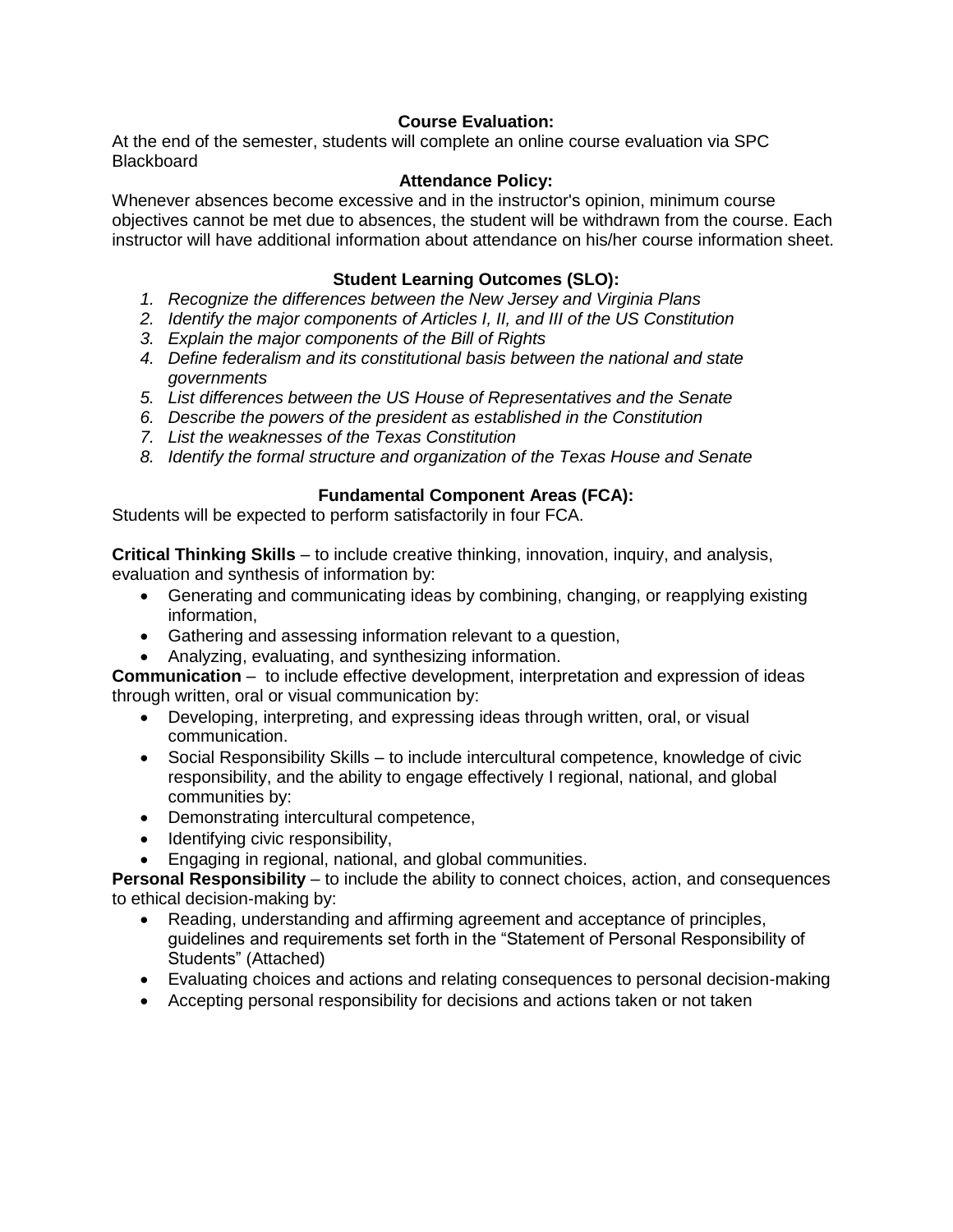# **SOUTH PLAINS COLLEGE & CLASS POLICIES**

### **Attendance, drops and withdrawals, and academic integrity: Attendance**

 FOUR missed assignments (at any time; for any reason) will result in you being dropped from the course.

## **Dropping the course**

- YOU must drop this course at the SPC registrar's Office (there is **no on-line drop system** so on-line students must take care of this in person at the registrar's office). This is an official procedure which is described in the SPC Catalog. No one but YOU can initiate the drop and it must conform to the procedure for dropping a course. Failure to initiate and finalize the drop procedure will result in an F grade on your transcript. The drop cannot be made retroactive. The drop date can be found on the SPC calendar.
- Students who stop attending a class should go through the procedure for dropping a course; otherwise they may be administratively withdrawn for lack of attendance and their record will show an "X," "U," or "F" instead of a "W." Failure to follow college policy by withdrawing according to this procedure will be reflected on a student's transcript by the presence of "X," "U," or "F" marks, as determined by the instructor. A mark of "W" will be given for student-initiated drops or withdrawals that occur prior to and through "The Last Day to Drop" as indicated in the appropriate class schedule. A student who quits attending class and is administratively withdrawn from class will receive a grade of "X," or "F" as determined by the instructor. "The Last Day to Drop" is indicated in the college class schedule.
- **Dropping an on-line class: You must contact Andrew Ruiz, Registrar (806-716-2371)**

**option 1:** if the student is in Lubbock or Levelland they will need to go to the admissions office (Levelland or Reese Campus) to drop the class. **option 2:** if the student is in does **not** live in Lubbock or Levelland they should contact the Registrar's Office (806-716-2371) for further instructions.

- You will need the following:
	- 1. Statement indicating which class you want to drop
	- 2. Student's Name
	- 3. Student's Date of birth
	- 4. Student ID# or last 4 digits of social security #
	- 5. Telephone #
	- 6. Student signature
	- 7. Photo ID (usually a driver's license)
	- 8. payment of drop fee
	- 9. **If you follow these instructions you do NOT need my signature.**

#### **Academic integrity**

- Anything that borders on cheating, plagiarism, or affects the academic integrity of the assignment or of the course will be dealt with using the harshest measures possible -- the least thing that could happen to you is dismissal from my class roster with a failing grade.
- Cheating includes group work on the chapter exams.
- Your work must be *in your own words* and it must be original (cheating and plagiarism that is copying your friend's work or copying from another source -- will be dealt with in the harshest manner: you will be dropped from the class with an "F")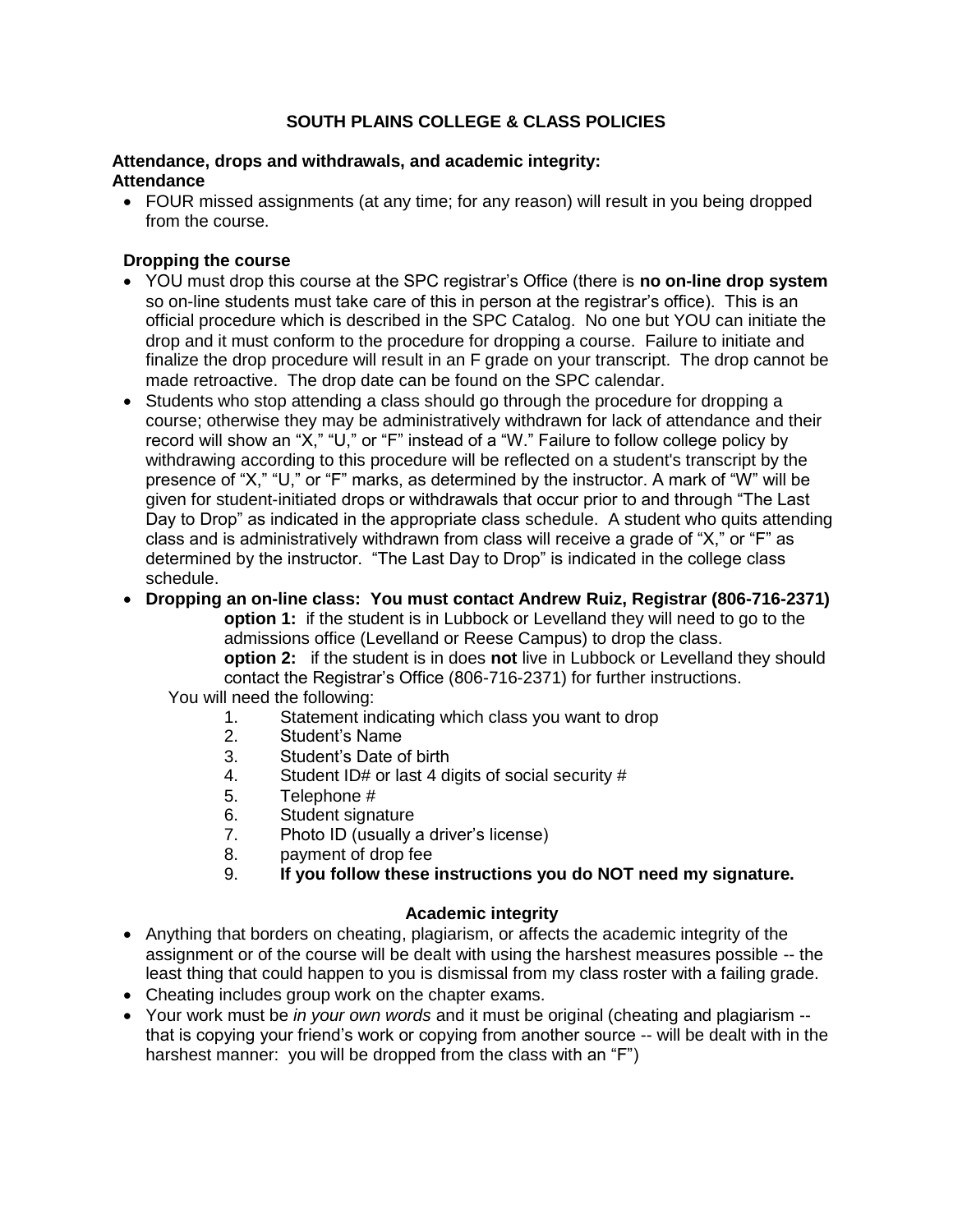Your work must be turned in on schedule to receive credit – neither chapter exams nor major exams and assignments can be turned in after the due date and time have expired. There are no exceptions to this provision.

**Plagiarism**: Plagiarism is a morally repugnant choice. At SPC we take the offense of plagiarism very seriously.

Plagiarism is a very simple thing to spot: a failing student all of a sudden writes an essay that ought to be published – and guess what it usually is published! A mediocre student all of a sudden starts to use words and phrases that if asked to explain what the word or phrase means the offender cannot do so. But what you probably do not know is that having read widely in almost all of the areas I have you write on I have read most of the works that have been used in on-line sources. I am not a novice when it comes to the scholarly material nor am I a novice when it comes to how students your age should write. You are young students with little experience and I expect you to write like it – I have never asked you to write and think like professional historians and I certainly have not graded your work from that benchmark.

Secondly, plagiarism is the theft of another person's work. If you copy something from an internet source and present it as your own that is cheating, copying, and it is against the rules. In the "old days" before the internet, students had to at least go to the library and find a book to copy from; the internet has unfortunately made that a very simple (too simple, perhaps) process. If you take anything from this letter remember this: all anyone has to do to check for plagiarism is take a random phrase from an essay, copy it, and paste it into a Google search and the source comes up. Unlike the old days, I don't have to go to the library in search of the proof – I have access to the same sources as you! The internet has made plagiarism much easier but it has also made catching it much easier, too!

Plagiarism can also be defined as one or more students turning in the same or similar papers. I remember what I have read and can spot similar words and phrases from paper to paper, from section to section, and from semester to semester. SPC also maintains a file of every paper submitted by every student and student papers are automatically scanned for uncanny similarities.

Plagiarism also includes anything copied from an internet source, such as Wikipedia.

I am not just offended that you think so little about your own honor that you would steal from someone else, but I am disgusted that you would waste my time having to deal with this. **The consequence of plagiarism in my classes is this: the offender(s) will be receive zero credit for the entire assignment or exam or will be automatically dropped from the class with an F.**

**SPC Policy regarding "standard English":** All written assignments should be presented using the conventions of Standard Written English. South Plains College requires all students to become proficient in "academic English," a form of English that is typically used in academic, professional, and business contexts. While slang, regional idioms, and informal kinds of selfexpression are appropriate in some contexts, they are out of place in academic writing. Writing instructors and professors in courses across the campus expect all students to demonstrate proficiency in using the conventions of academic English in their written work, whether it is inclass exams or take-home essays.

**Students with disabilities**: Students with disabilities, including but not limited to physical, psychiatric or learning disabilities, who wish to request accommodations in this class should notify the Special Services Office early in the semester so that the appropriate arrangements may be made. In accordance with federal law, a student requesting accommodations must provide acceptable documentation of his/her disability to the Special Services Coordinator. For